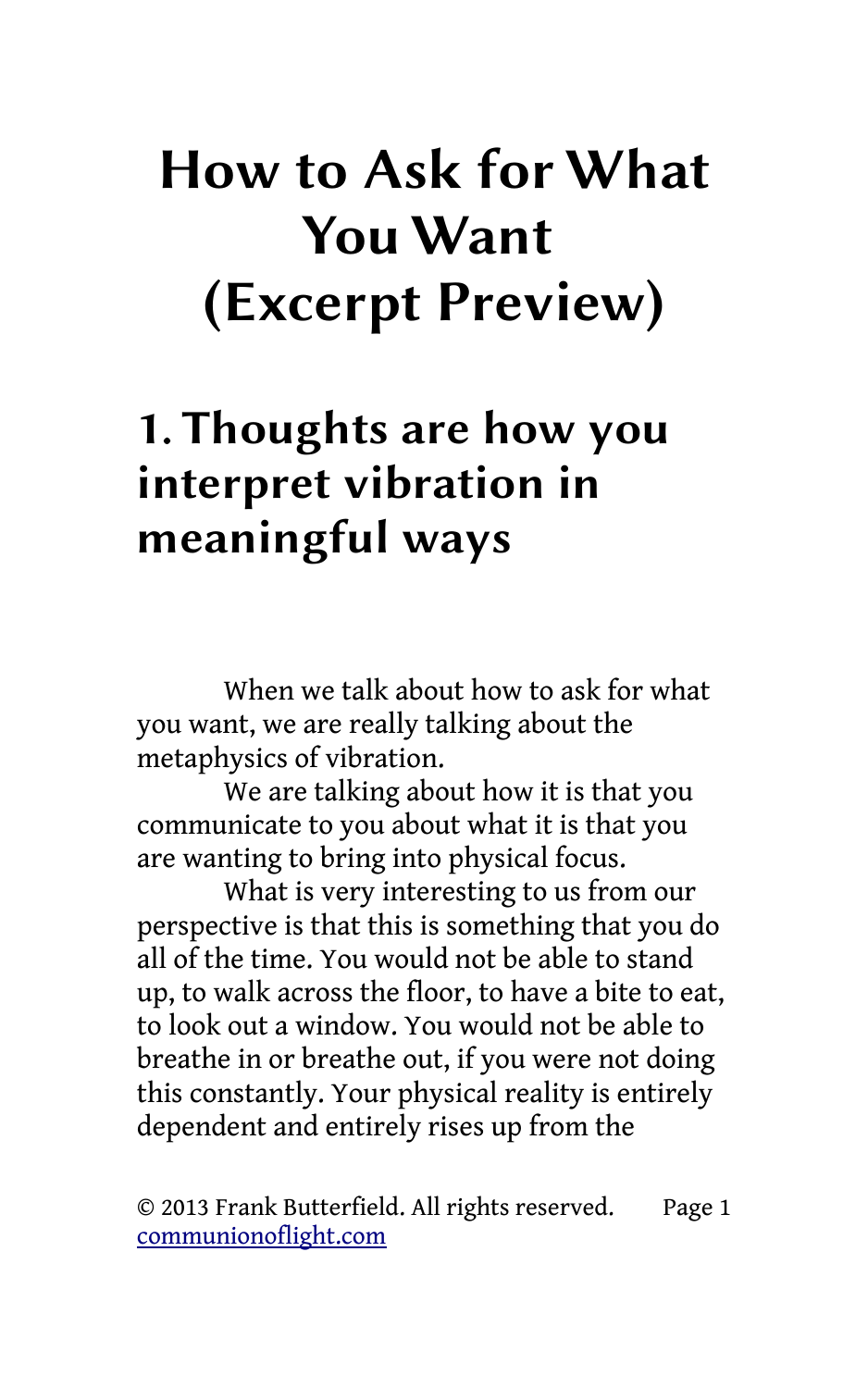constant vibrational signal that you are sending out to all the thoughts that you have created that have assembled the reality that you are living in.

So what we are doing here is building on something that you already are doing, although you may not be conscious of doing it.

You may also not be aware of how this is not a linear experience, as in the sort of thing that might happen if you were to go up to a vending machine and you put in your coins and you press the button and then the thing that corresponds to that button, that you see in the window, drops down to the bottom and you pull it out of the tray.

It would be really interesting if your physical experience would be like that because you would be constantly pushing all sorts of buttons. You'd be pushing the button for oxygen, but with a nice little nitrogen mix. You'd be pushing the button for the assembly of things that you want in order to eat, things that you want in order to enjoy your life. But you'd have to be doing them all the time.

So what has happened over time, and how you got here, and how the people before you got here, is that you have a series of thoughts that you are thinking about the reality that you are experiencing. These thoughts in many ways are quite basic. They are quite

© 2013 Frank Butterfield. All rights reserved. Page 2 [communionoflight.com](http://communionoflight.com/)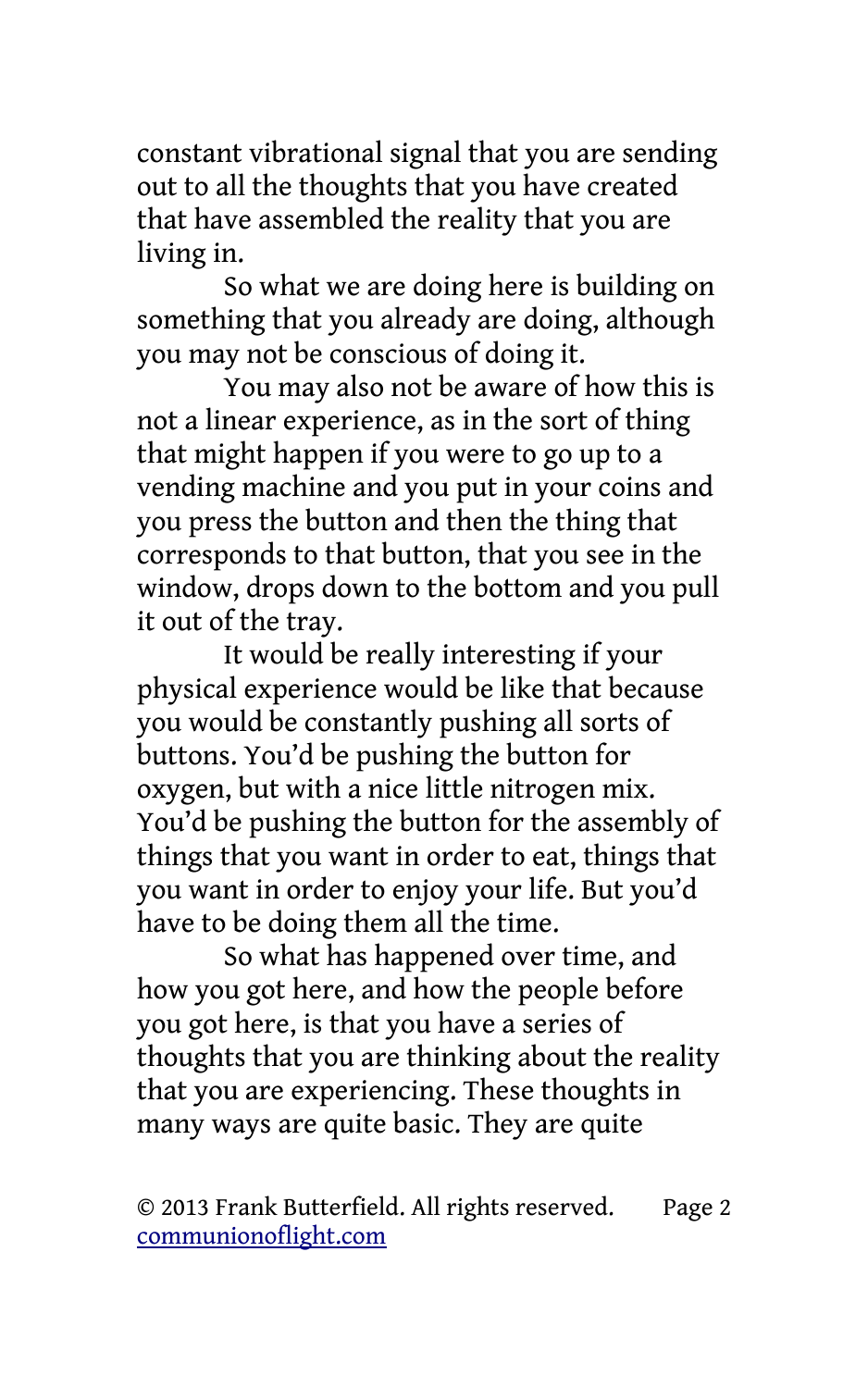simple. And in many ways they are actually very complex.

Sometimes we refer to these as a constellation of thoughts. So when you think of something that you really like, for example, and you think of all of its qualities that you enjoy, that is a constellation of thoughts about a single object or a single idea.

And so that constellation of thoughts is like a series of small, little thoughts that you could think of, perhaps, as planets that orbit a single star. And that star is just the idea of whatever it is that you are thinking of.

So as we go forward here, we are going to be talking to you again and again about the very basic idea that thoughts are simply how you interpret vibration in meaningful ways.

So first there is vibration, and then thought coalesces around that. And thought is how you interpret the vibration. In many ways, what happens is that you encounter an idea, vibrationally, and as you are resonating with it, in whatever way that may be. Sometimes that resonance feels good and sometimes it doesn't. However it is that you are resonating with it, thoughts then begin to arise that you then use as a way to interpret what it is that you are experiencing.

Sometimes the thoughts are rather basic, as we say. Sometimes they are connected to

© 2013 Frank Butterfield. All rights reserved. Page 3 [communionoflight.com](http://communionoflight.com/)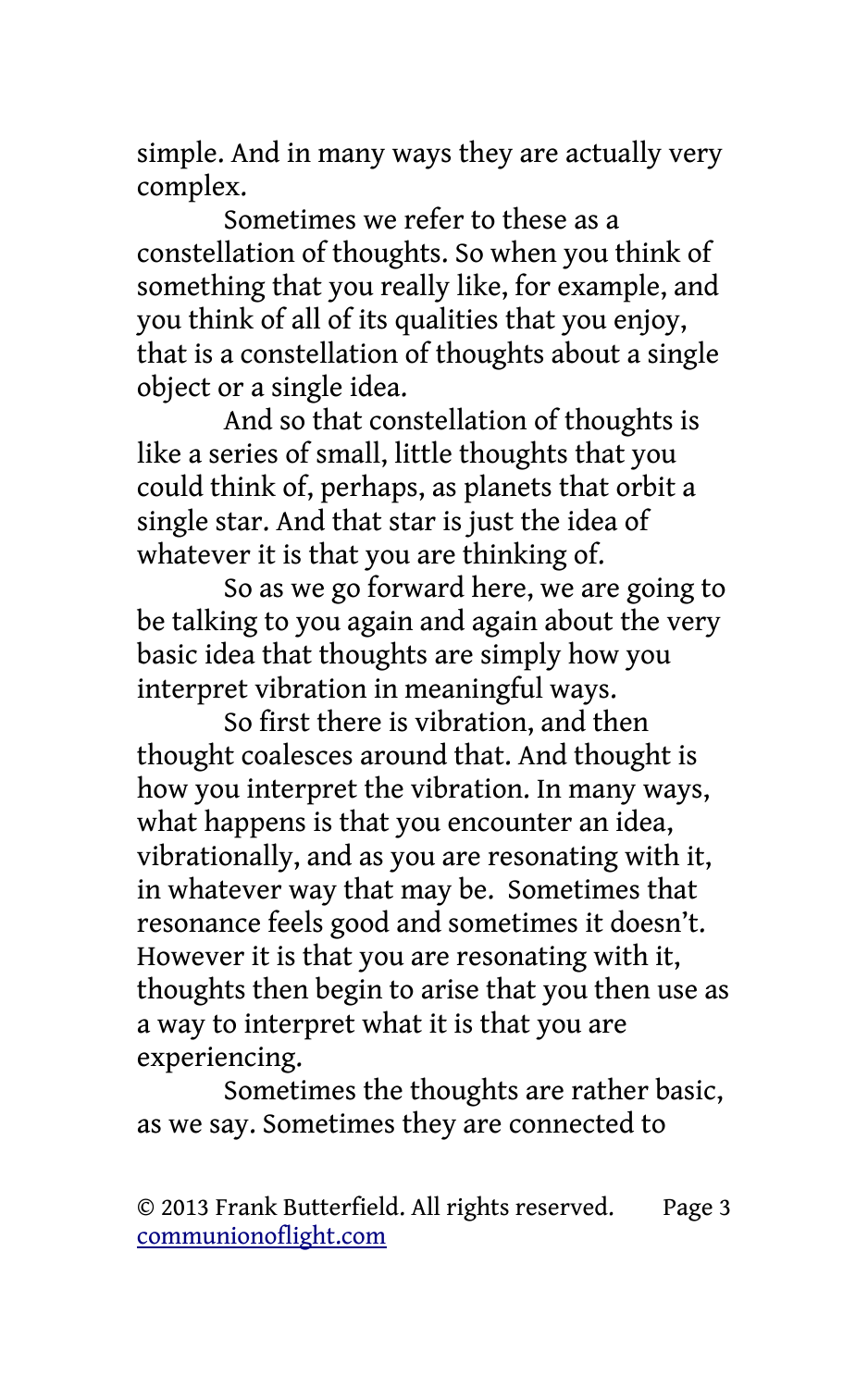thoughts that involve language. So you might have a thought where you interpret what you are experiencing in words. Even if you don't say them out loud, you are at least thinking them. Sometimes thoughts arise in terms of images or pictures. Sometimes thoughts arise as a combination of these things. Or as sense memories, such as words that you heard or images that you saw. Or a feeling that you had that involved your body in some way.

As these thoughts arise, what you give your attention to is what you start bringing more and more of into your experience. And there are plenty of thoughts that arise like this over and over again that you don't really ever pay much attention to. They are passing thoughts that you have.

Some of the more extreme examples are passing thoughts that you have about things that could happen to you that you don't want. You might wonder about being hit by a car as you cross the street. But you don't really pay attention to these thoughts, so they just pass through and you don't really notice them so much. You might realize they are happening at the time, but because it seems preposterous or unlikely to you or it is just not anything you are interested in, you just keep going and they move on as well.

Now, a thought is an idea that has taken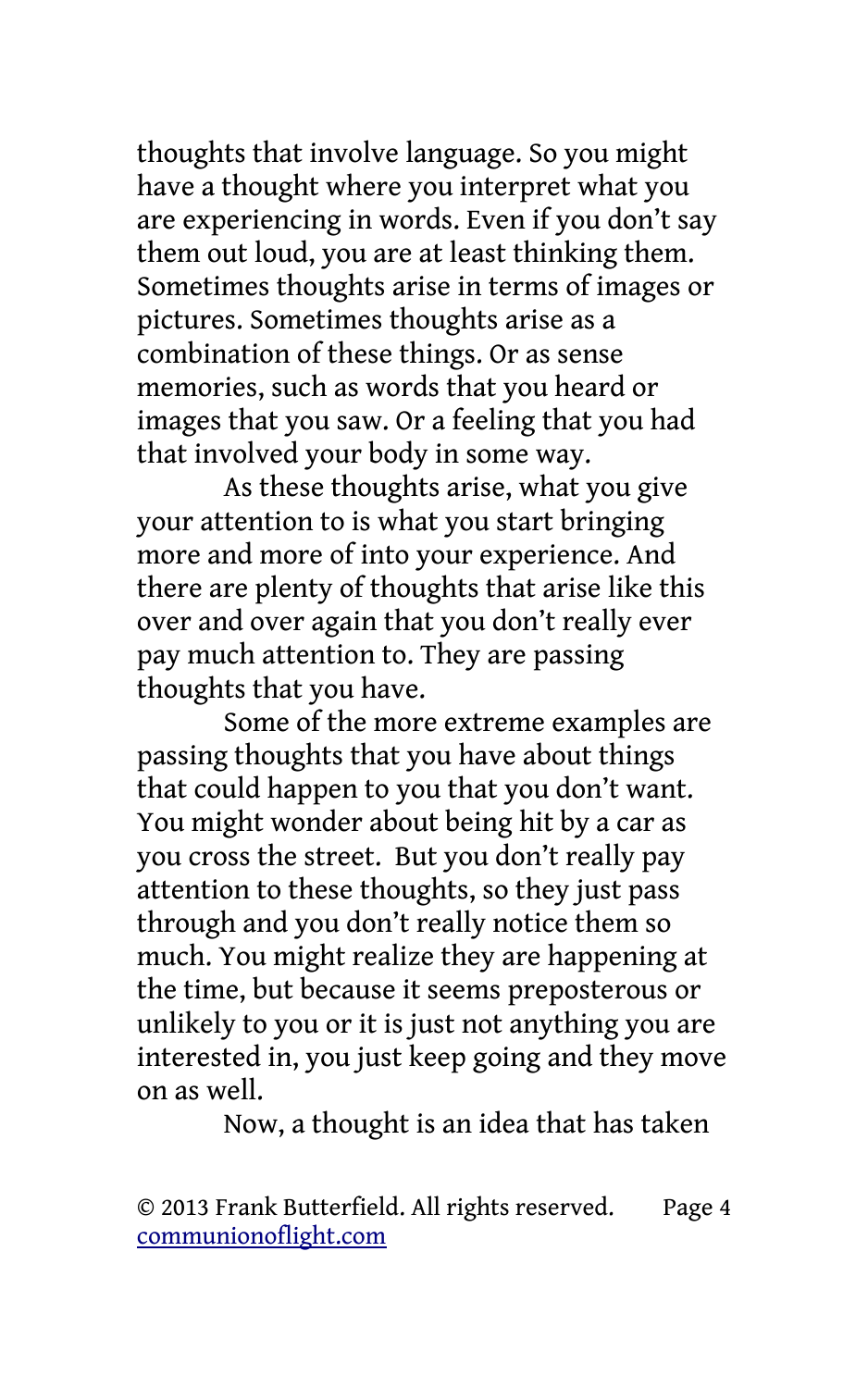shape. It is a vibration that takes on physical form in some way. Now, it may not actually have weight and substance to it. It may not have dimension. But it does become real. And the reason why that happens is because you are the thought interpreter. Your position in physical reality is the one place where what you are thinking about, what you are relating to vibrationally, becomes a thought. It is where physical reality forms itself. You, in a sense, are the way in which your reality becomes what it becomes.

Now, we are not talking about your body. Because that is just another series of complex, interesting thoughts. We are talking about your mind. And your mind is not located in any one place in physical reality. In a way, we could say that the physical reality that you exist in, that you experience through your physical form, is actually a subset of the thoughts that you are thinking in your mind.

Now, you can tell this because when you sleep, for example—and this is a very direct way that you experience it—and you have nighttime dreams, you often drift off into various versions of this physical reality. And sometimes you move off into other realities that have nothing to do with the physicality that you know in the waking time.

Now, the only reason we are saying all of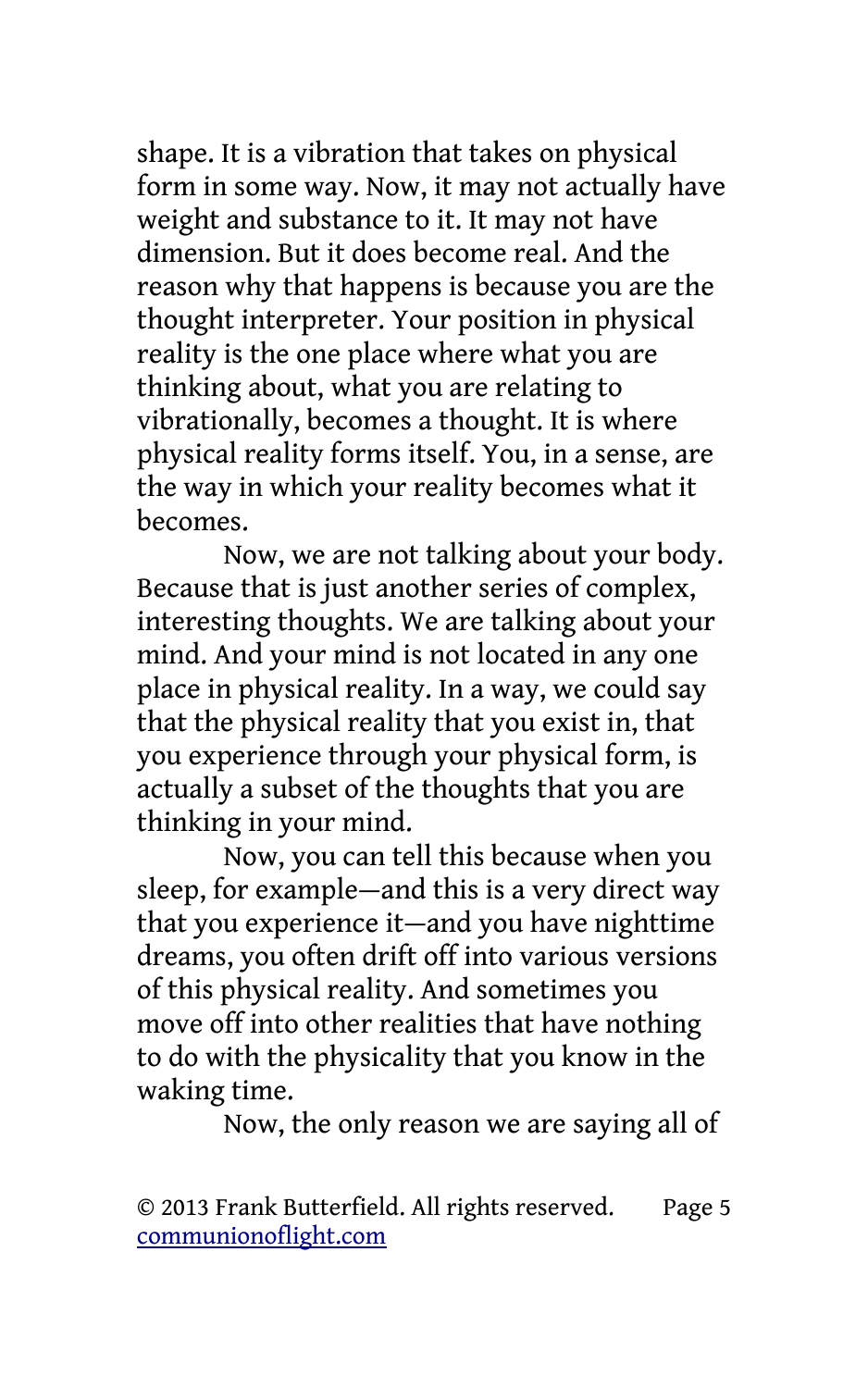these things is because this is the basis by which we are going to build conversation after conversation after conversation. The assumptions we are bringing to the table here are pretty straight forward.

You have the experience of your physical reality plainly arising from the thoughts that you are thinking. And the thoughts that you are thinking are the ways in which you interpret the vibrational experience that you have, and the ways in which you resonate with different things that you encounter vibrationally.

So, thoughts are just how you interpret vibration in meaningful ways. Your thoughts follow certain patterns that are unique to you. You have whole arrays in which you think about all manner of things that just go all the way across the board from soup to nuts, really. And they have certain patterns, and they have certain qualities, and they have certain intensities and certain ways of showing up here and showing up there, all of which are completely unique to you.

They have your unique signature across them. Just in the same way that you could look at anything that you write with: a pen, your handwriting, and even when you are writing in one way or another. There are still certain qualities and characteristics to it that are pretty much similar that have been pretty much the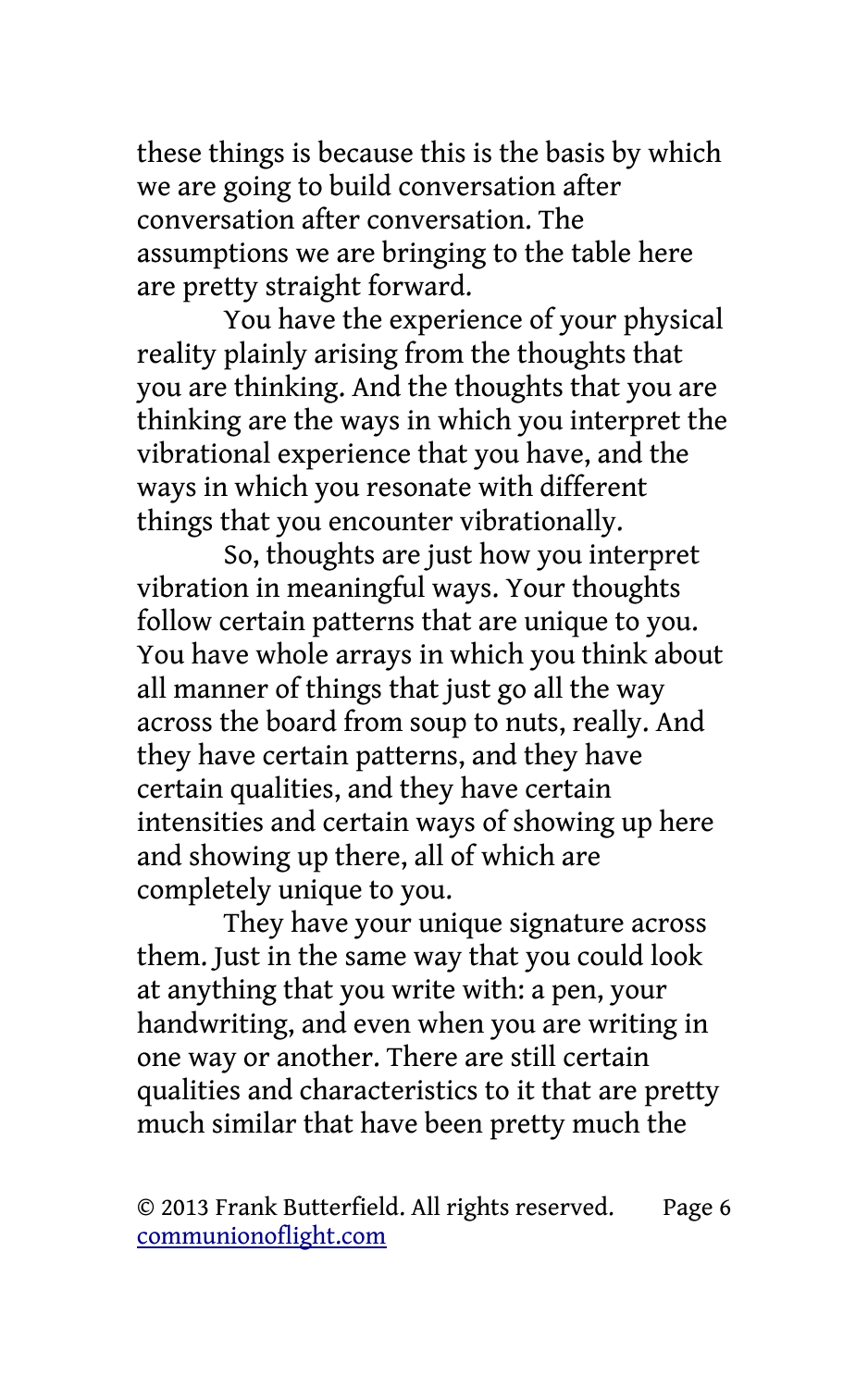same way since first you began to write. Perhaps not completely, all the time, in every way. But there is a certain flow or a certain manner or a certain method that goes across time.

Certainly that is true with your physical experience. Your physical experience has your stamp on it in every way possible that you can imagine. And in ways that you probably can't even imagine.

So the thoughts that you are having are your interpretation of your vibrational experience put in meaningful ways. And the reason why we use the phrase "meaningful ways" is because these are ways that have meaning to you that may not have meaning to anyone else. They are very specific to you. They carry your signature. They carry your stamp. They point back to you as the creator of the experience or the thought. And this is how you go about creating your reality.

So in terms of how you ask for what you want, the simple answer to the question that is the thing we will be talking about for the next 20 chapters.

You think a thought, your thought begins to take form and, if left unimpeded, will evolve into physical manifestation.

Now, every thought that you think instantly is manifested. It just may not have a physical manifestation. But there is an instant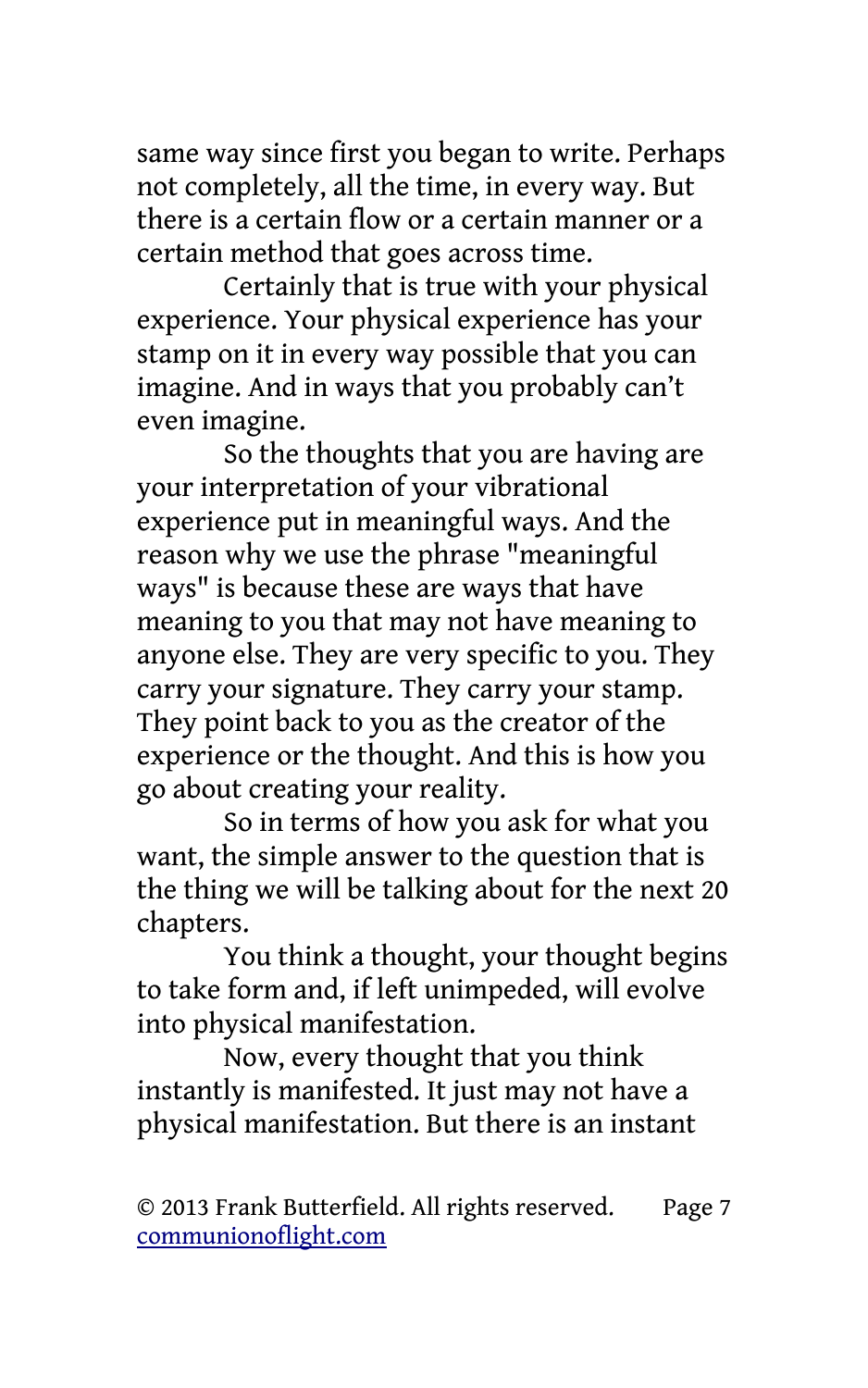non-physical manifestation that we like to refer to as your vibrational warehouse. This is a place where all of the thoughts that you have ever thunk while you have been focused in physical reality.

It is a metaphor, of course, but it is a place that has a very certain, real aspect to it where everything that you have ever thought about resides until you allow it to come into your physical reality.

It's not there waiting for you impatiently. It is not there waiting for you, wondering why you are not getting your act together. It is there because you are ordering physical reality according to the timeline that you have built for yourself.

So you all generally believe that A comes before B which comes before C which comes before D, followed by E, F, G, H, I, J, like that. So you all order your lives, generally speaking there are some delicious exceptions—but you all order your lives according to a linear approach. You start at the beginning, you go through the middle, and then you come to the end. And that makes a lot of logical sense.

And in fact, some of you may be scratching your head saying, "Well, yes, of course, that is exactly the way it happens to me." But we want to be very clear. No, it is not happening to you. This is how you have decided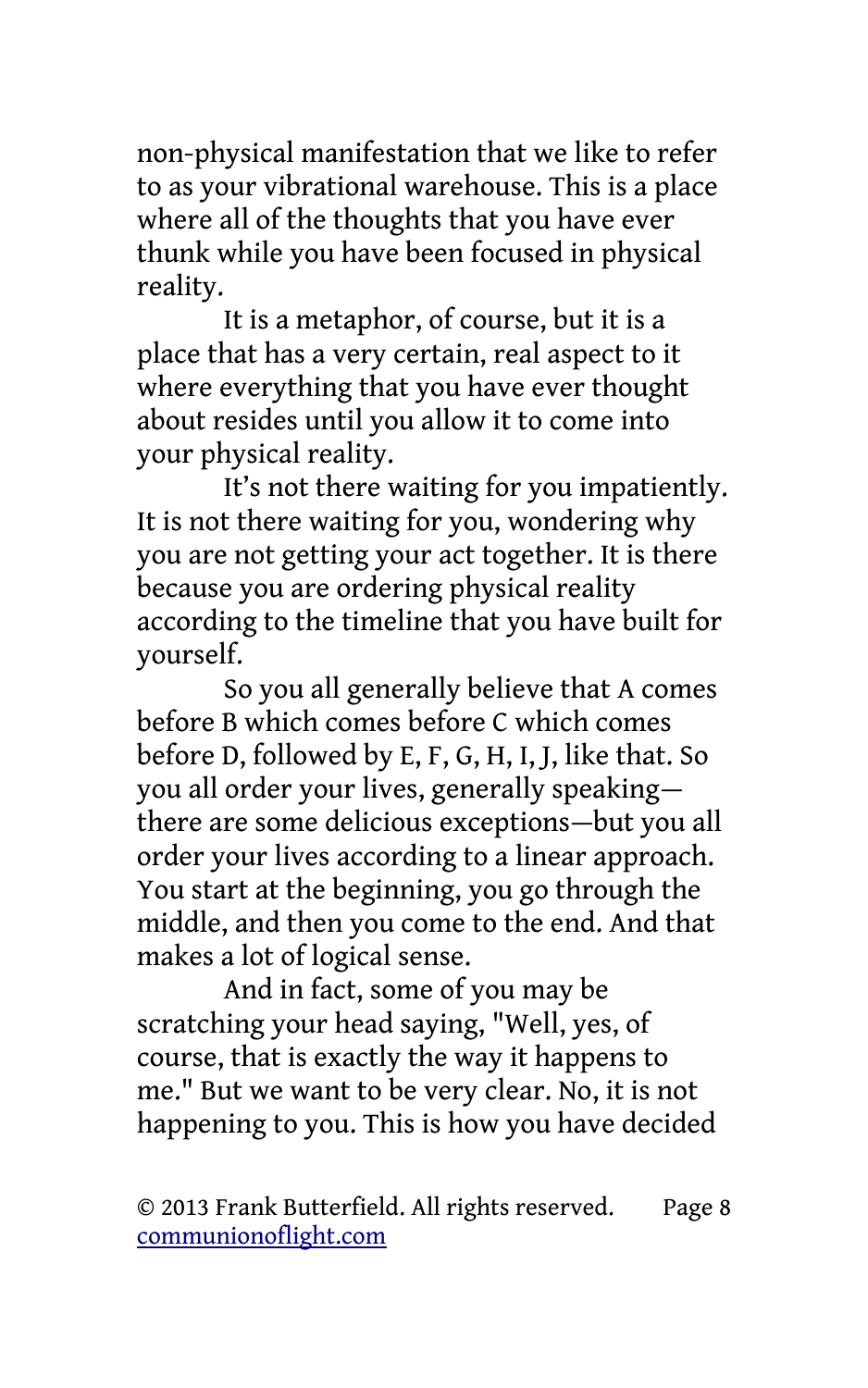to order your experience. And your experience of this timeline is very unique and different, compared to anyone else. Each of you has your own, individual, unique relationship to the idea of time. And each of you has adapted it for your own use. And you continuously do this.

Sometimes you might have the experience where things seem to really speed up. And sometimes you might have the experience as to where you feel like things really slow down. And sometimes you have the experience where it feels like things are happening out of order. Sometimes that is bewildering and sometimes that is quite exhilarating, depending upon your perspective.

So what we invite you to do today, as you are thinking about how to ask for what you want, is we want you to realize that you are already asking for everything that you have. You are already asking for everything that you have. As you contemplate that today, just by walking around in your reality, noticing what is going on, noticing what it is that is happening—as you think about that today, we invite you to relax into that idea. Notice if there is any tension that arises when we say that or when you think about it and see if you can find a way to relax into it.

We are not asking you to stretch. We are not asking you to do something heroic. What we are saying is: this is what is happening already.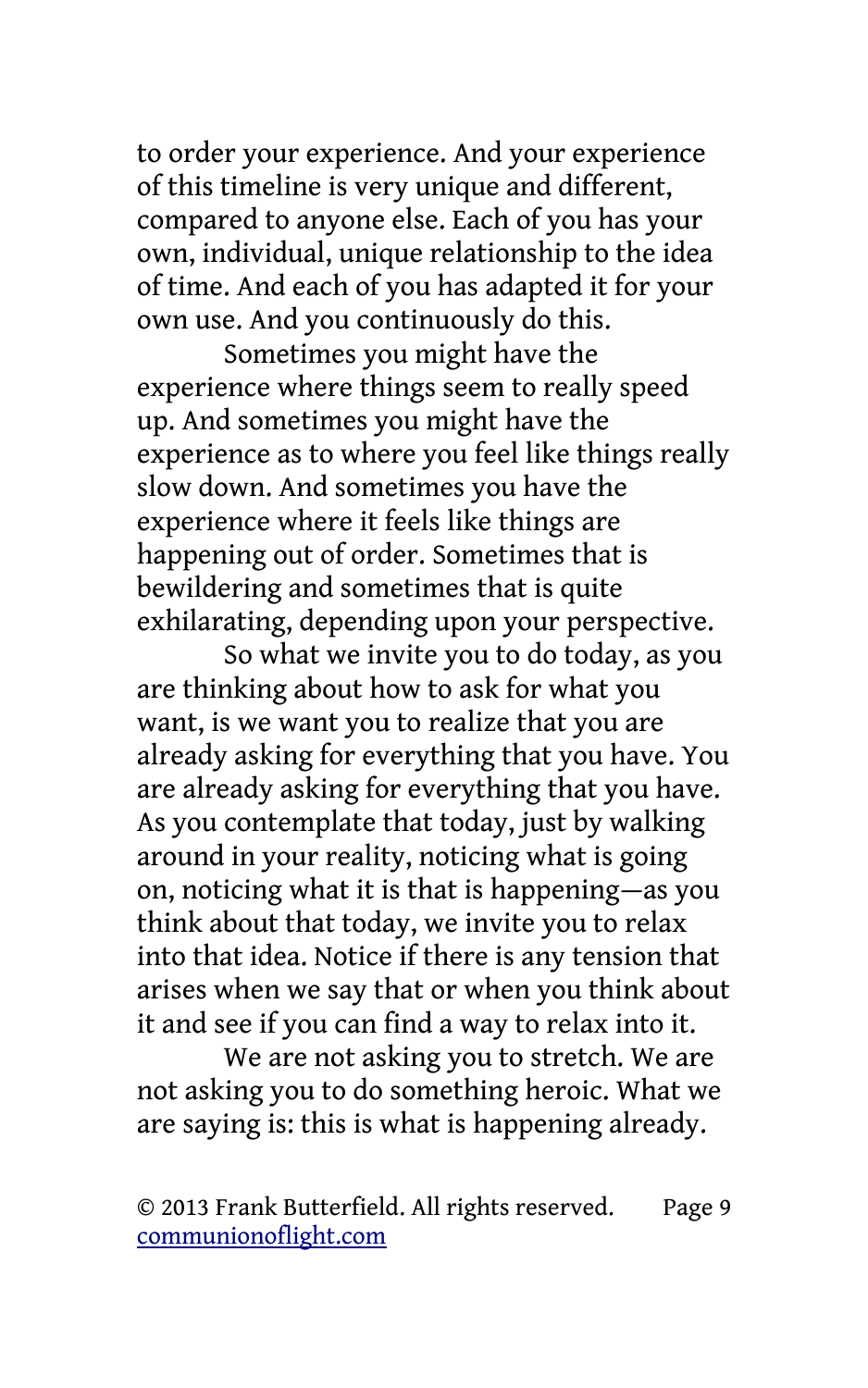And today would be a very good day to explore that idea that you are already asking for everything that you have. And that is the reason why you have it. Everything that you are experiencing in your physical reality, all the way across the board, soup to nuts, whether you like it or not.

And it is okay if you don't like it. We are not saying you should like it. That is not the point of this exercise. The point of this exercise is just to understand that you have already created all of this. Everything that you are experiencing is part of the fullness of your experience. The fullness of who you are.

And it came to you because you called it.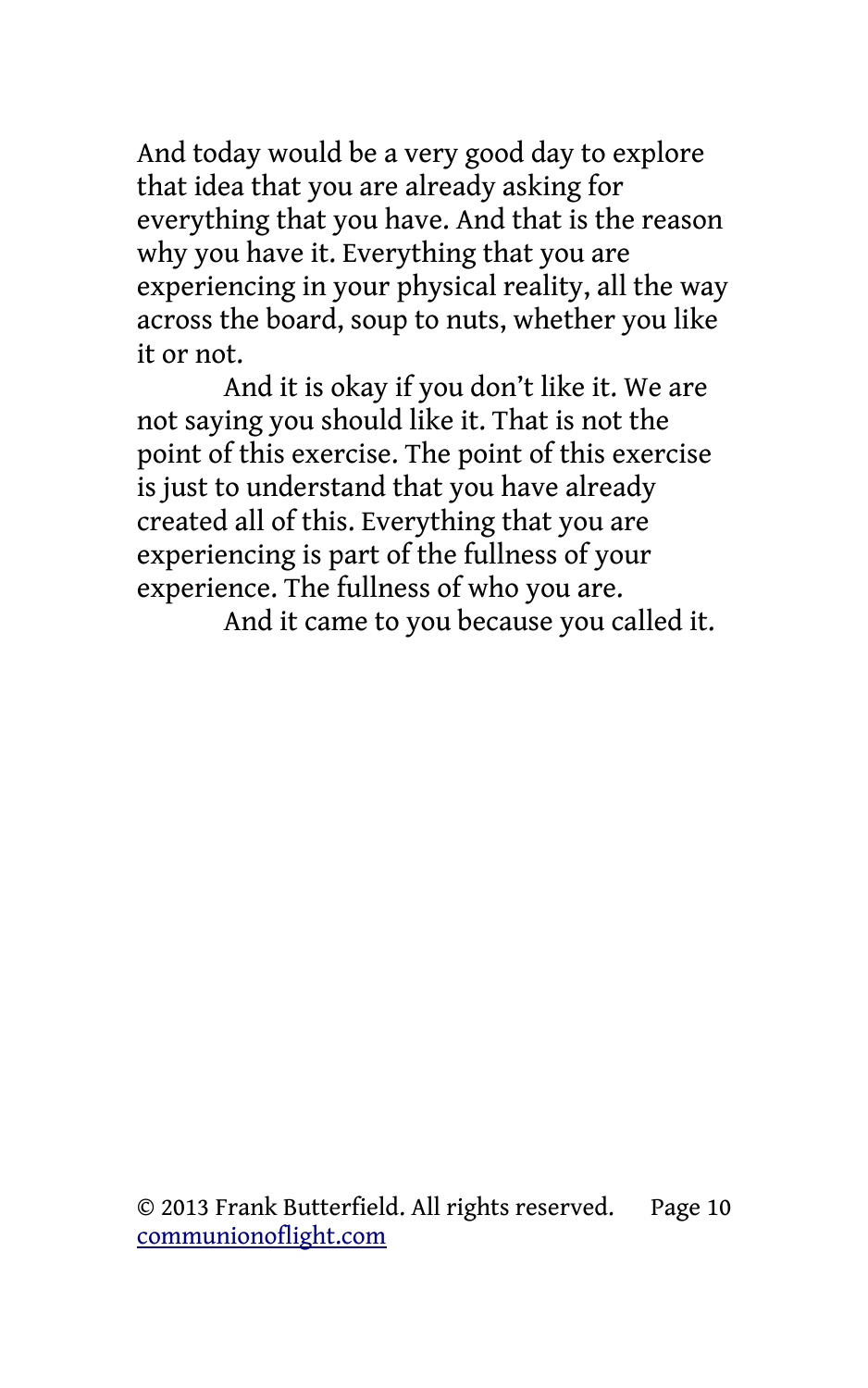Thank you for reading the first chapter in the second Communion of Light Book of Ideas: *How To Ask For What You Want*

[Order this book](http://communionoflight.com/store/how-to-ask-for-what-you-want-book)

Complete chapter list:

Chapter 1 Thoughts are how you interpret vibration in meaningful ways.

| Chapter 2               | You already know how to do this.       |
|-------------------------|----------------------------------------|
|                         | Chapter 3 You can get here from there. |
| Chapter 4<br>vibrating. | Now is the time where you are          |
|                         |                                        |

Chapter 5 When you know, you know.

Chapter 6 We offer you our assistance vibrationally and you interpret it precisely.

Chapter 7 Knowledge is helpful and intuition is where knowledge gains meaning.

Chapter 8 Asking for what you want means finding the feeling of it.

© 2013 Frank Butterfield. All rights reserved. Page 11 [communionoflight.com](http://communionoflight.com/)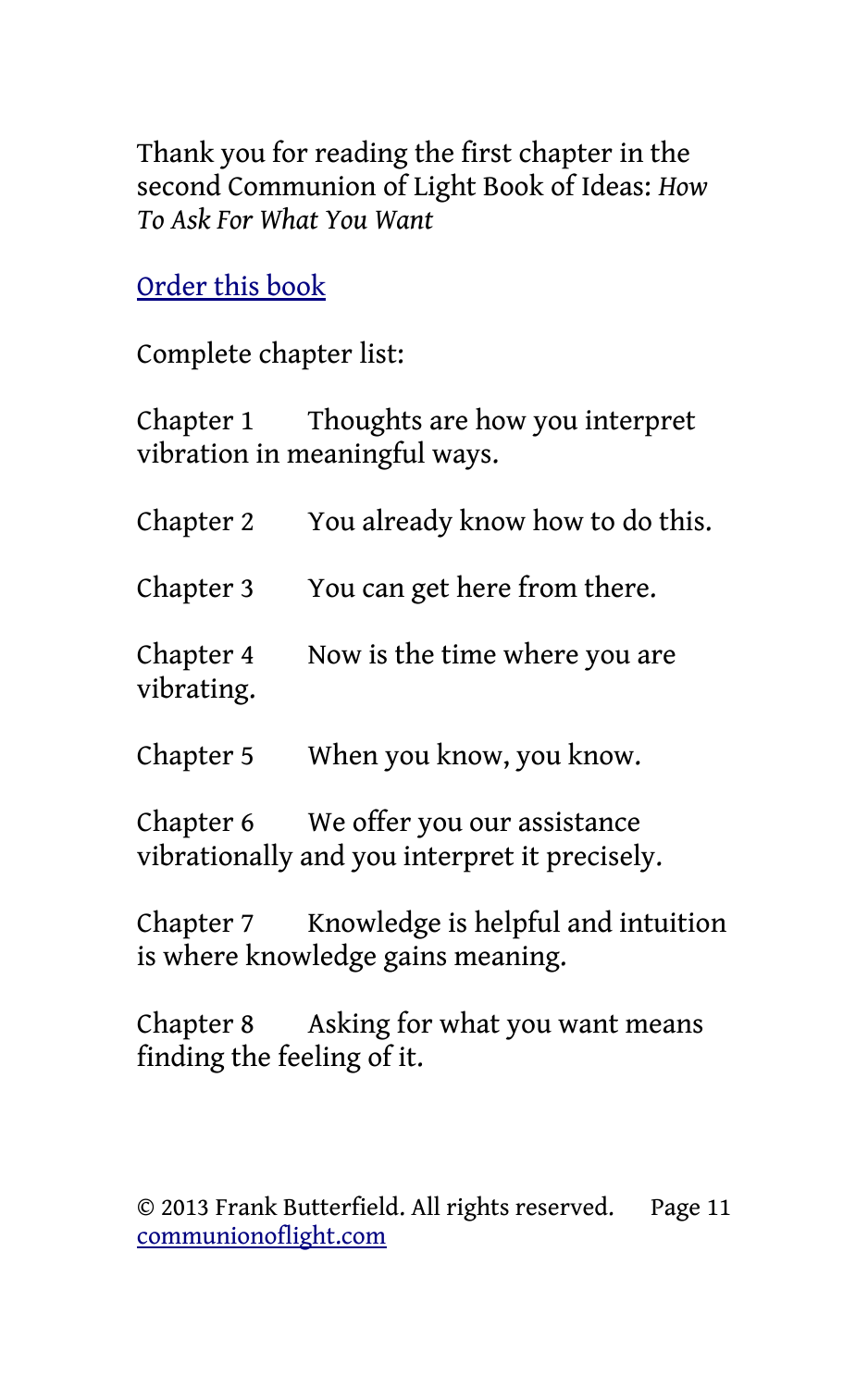Chapter 9 Finding the feeling of it has to be meaningful to you.

Chapter 10 Looking for something does not mean you will find it.

Chapter 11 Finding something does not mean that you have actual found what you were looking for.

Chapter 12 You can have anything you can  $f_{\rho\rho}$ 

Chapter 13 You can feel anything because you are a vibrational being.

Chapter 14 Now that you know, what do you want?

Chapter 15 Today is where it begins.

Chapter 16 When is a question not a question?

Chapter 17 This isn't a kindergarten classroom.

Chapter 18 You are completely free right now.

Chapter 19 Opening up to yourself is the key to finding the feeling.

© 2013 Frank Butterfield. All rights reserved. Page 12 [communionoflight.com](http://communionoflight.com/)